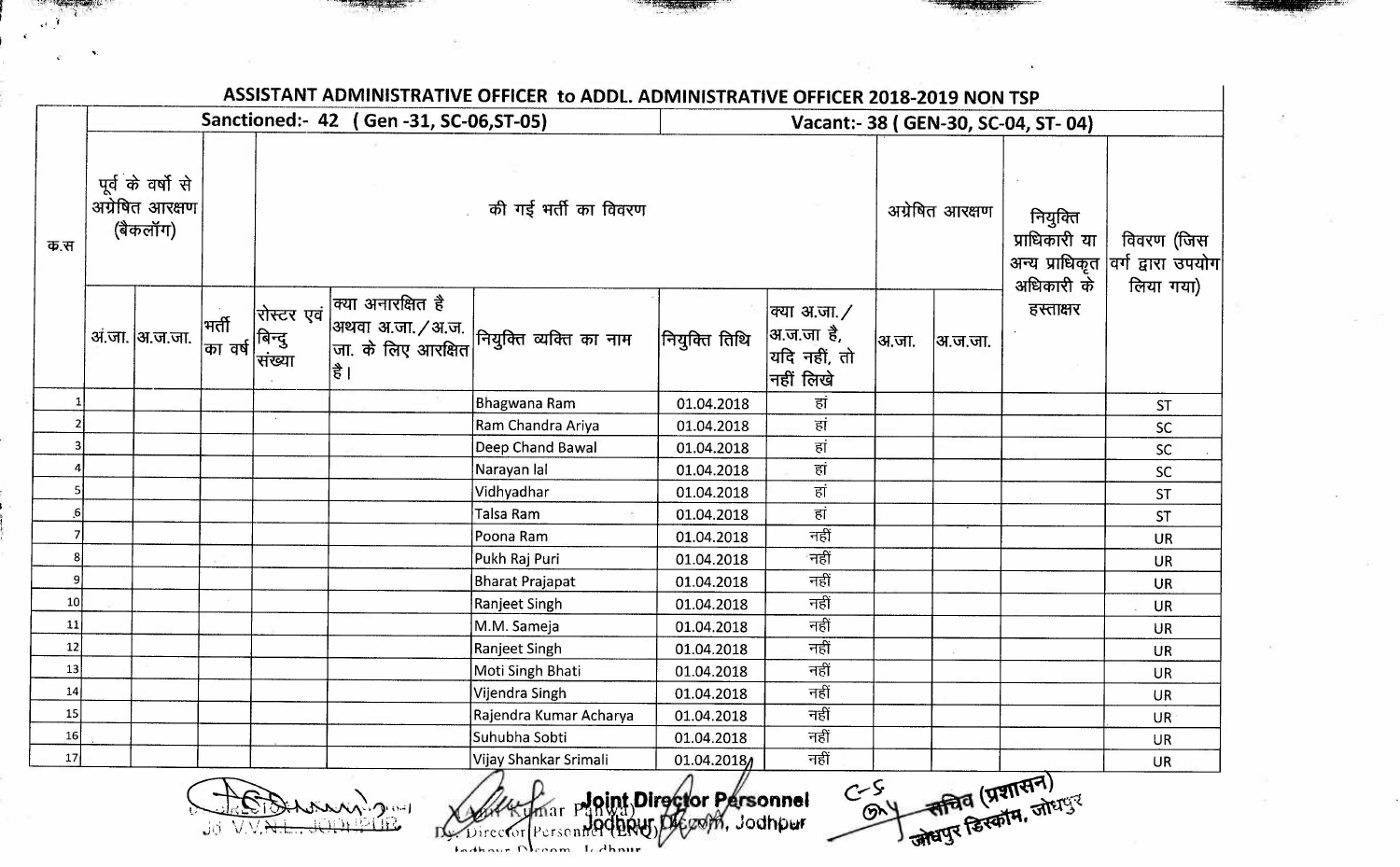| 18 | Anant Lal Jaga     | 01.04.2018 | नहीं | <b>UR</b> |
|----|--------------------|------------|------|-----------|
| 19 | Mohan Ram Vishnoi  | 01.04.2018 | नहीं | <b>UR</b> |
| 20 | Rajesh Kumar       | 01.04.2018 | नहीं | UR        |
| 21 | Bhagwati Charan    | 01.04.2018 | नहीं | <b>UR</b> |
| 22 | Sahib Ram          | 01.04.2018 | नहीं | <b>UR</b> |
| 23 | Jaishankar Bissa   | 01.04.2018 | नहीं | <b>UR</b> |
| 24 | Dev Nath           | 01.04.2018 | नहीं | <b>UR</b> |
| 25 | Krishna Tayal      | 01.04.2018 | नहीं | <b>UR</b> |
| 26 | Ramesh Kumar Meena | 01.04.2018 | हां  |           |
| 27 | Sushila Meena      | 01.04.2018 | हां  |           |

"fie:- ~ '{-J-<cf;I-< ~ ~ ~ 15.03.2018 aRT ~ ~ ~a-<ul ~ fclftie.s ~ 1=fAcf ~ <f>T **Restructuring** fct,m Tfm *t* I fct,m Tfm I dGj'{-JI'< ~ -<ftitc-< crl:f 2018-2019 "fl Pis:.:Jlj'{-JI-< *t* I .

 $\frac{1}{67}$ <br> $\frac{1}{67}$ <br> $\frac{2019 \text{ R}}{19 \text{ H}}$   $\frac{1}{67}$ <br> $\frac{1}{100}$ <br> $\frac{1}{100}$ <br> $\frac{1}{100}$ <br> $\frac{1}{100}$ <br> $\frac{1}{100}$ <br> $\frac{1}{100}$ <br> $\frac{1}{100}$ <br> $\frac{1}{100}$ <br> $\frac{1}{100}$ <br> $\frac{1}{100}$ <br> $\frac{1}{100}$ <br> $\frac{1}{100}$ <br> $\frac{1}{100}$ <br> $\frac{1}{100$ 

**DY DIRECTOR PERSONNL (HQ)** ,lei V. V,N.L .• **JODHPUR** 

Joint Director Personnel Joint Director Personnel<br>Jodhpur Discom, Jodhpur

 $C - S$  $\mathbf{w}$ सचिव (प्रशासन)<br>सचिव (प्रशासन)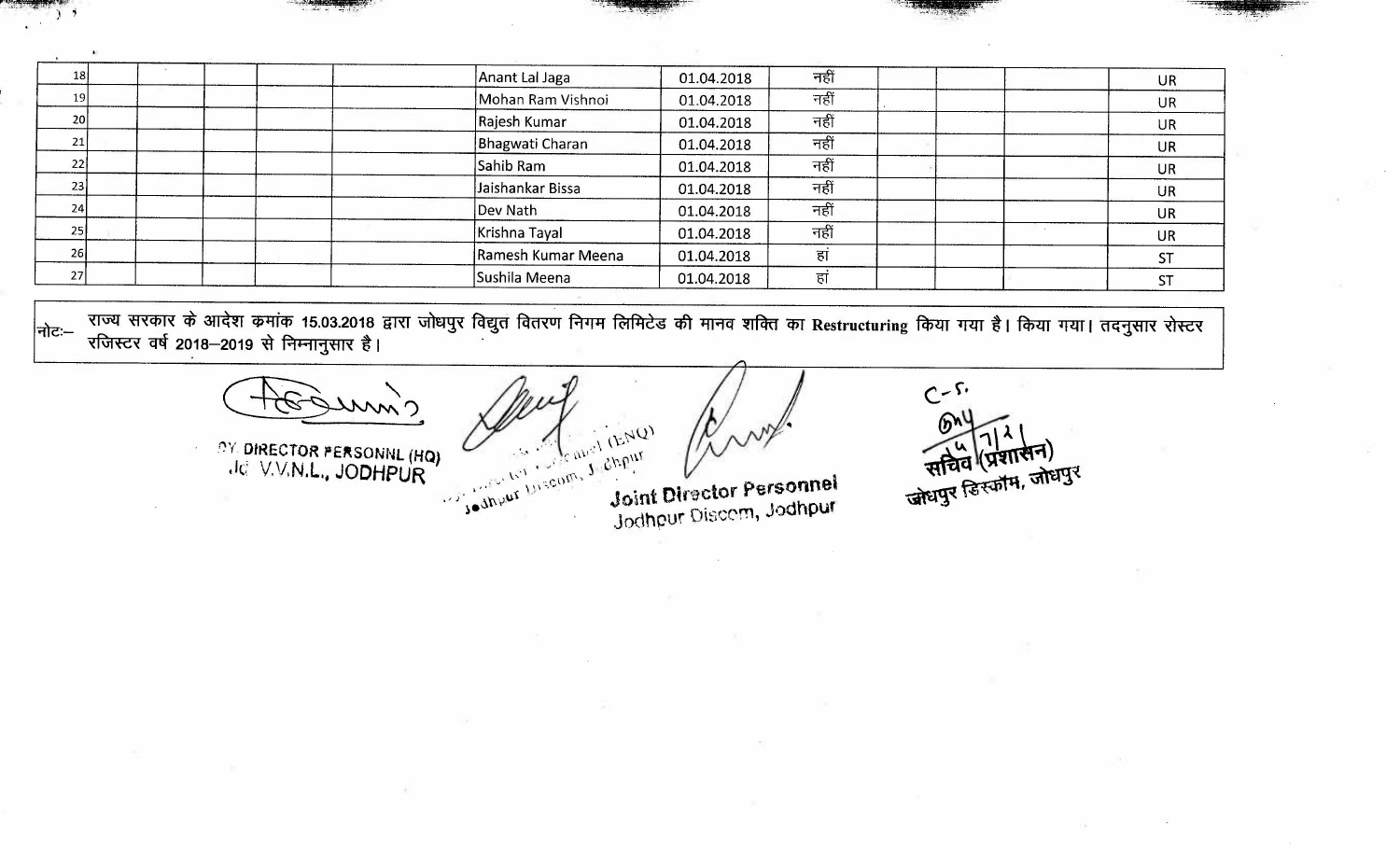| ASSISTANT ADMINISTRATIVE OFFICER to ADDL. ADMINISTRATIVE OFFICER 2019-2020 NON TSP |  |                                                |       |                      |                                                                                              |                                   |                     |                                                         |                                               |         |                                           |                           |
|------------------------------------------------------------------------------------|--|------------------------------------------------|-------|----------------------|----------------------------------------------------------------------------------------------|-----------------------------------|---------------------|---------------------------------------------------------|-----------------------------------------------|---------|-------------------------------------------|---------------------------|
|                                                                                    |  |                                                |       |                      | Sanctioned:- 42 (Gen -31, SC-06, ST-05)                                                      |                                   |                     |                                                         |                                               |         | Vacant:- 36 (GEN-29, SC-04, ST-03)        |                           |
| क.सं                                                                               |  | पूर्व के वर्षों से अग्रेषित<br>आरक्षण (बैकलॉग) |       | की गई भर्ती का विवरण |                                                                                              |                                   |                     |                                                         |                                               |         | नियुक्ति<br>प्राधिकारी या                 | विवरण (जिस वर्ग           |
|                                                                                    |  | अं.जा.  अ.ज.जा.                                | भर्ती | रोस्टर एवं           | क्या अनारक्षित है<br> अथवा अ.जा. / अ.<br> का वर्ष बिन्दु संख्या  ज.जा. के लिए<br>आरक्षित है। | नियुक्ति व्यक्ति का नाम           | नियुक्ति तिथि       | क्या अ.जा. /<br>अ.ज.जा है,<br>यदि नहीं, तो<br>नहीं लिखे | अ.जा.                                         | अ.ज.जा. | अन्य प्राधिकृत<br>अधिकारी के<br>हस्ताक्षर | द्वारा उपयोग लिया<br>गया) |
| $\mathbf{1}$                                                                       |  |                                                |       |                      |                                                                                              | Dhagla Ram                        | <b>Sealed Cover</b> | हां                                                     |                                               |         |                                           | <b>SC</b>                 |
| $\overline{2}$                                                                     |  |                                                |       |                      |                                                                                              | Mangi Lal                         | 01.04.2019          | हां                                                     |                                               |         |                                           | SC                        |
| $\mathbf{3}$                                                                       |  |                                                |       |                      |                                                                                              | Deva Ram                          | 01.04.2019          | हां                                                     |                                               |         |                                           | <b>SC</b>                 |
|                                                                                    |  |                                                |       |                      |                                                                                              | <b>Radhey Shyam</b>               | 01.04.2019          | हां                                                     |                                               |         |                                           | SC                        |
| $\mathsf{S}$                                                                       |  |                                                |       |                      |                                                                                              | <b>Bhagwati Prasad</b>            | 01.04.2019          | हां                                                     |                                               |         |                                           | <b>ST</b>                 |
| 6                                                                                  |  |                                                |       |                      |                                                                                              | Lachha Ram                        | 01.11.2019          | हां                                                     |                                               |         |                                           | <b>ST</b>                 |
| $\overline{7}$                                                                     |  |                                                |       |                      |                                                                                              | Vacchna Ram                       | 01.02.2020          | हां                                                     |                                               |         |                                           | <b>ST</b>                 |
| $\bf 8$                                                                            |  |                                                |       |                      |                                                                                              | <b>Arvind Kumar Saran</b>         | 01.04.2019          | नहीं                                                    |                                               |         |                                           | <b>UR</b>                 |
| $\overline{9}$                                                                     |  |                                                |       |                      |                                                                                              | <b>Bhawani Singh</b>              | 01.04.2019          | नहीं                                                    |                                               |         |                                           | <b>UR</b>                 |
| 10                                                                                 |  |                                                |       |                      |                                                                                              | <b>Abdul Rasheed</b>              | 01.04.2019          | नहीं                                                    |                                               |         |                                           | <b>UR</b>                 |
| 11                                                                                 |  |                                                |       |                      |                                                                                              | Om Prakash Prajapat               | 01.04.2019          | नहीं                                                    |                                               |         |                                           | <b>UR</b>                 |
| 12                                                                                 |  |                                                |       |                      |                                                                                              | Ugma Ram                          | 01.04.2019          | नहीं                                                    |                                               |         |                                           | <b>UR</b>                 |
| 13                                                                                 |  |                                                |       |                      |                                                                                              | Ram Dev Gaur                      | 01.04.2019          | नहीं                                                    |                                               |         |                                           | <b>UR</b>                 |
| 14                                                                                 |  |                                                |       |                      |                                                                                              | M.G. Rajpurohit                   | 01.04.2019          | नहीं                                                    |                                               |         |                                           | <b>UR</b>                 |
| 15                                                                                 |  |                                                |       |                      |                                                                                              | <b>Mohan Lal</b>                  | 01.04.2019          | नहीं                                                    |                                               |         |                                           | <b>UR</b>                 |
| 16                                                                                 |  |                                                |       |                      |                                                                                              | Rajesh Kumar Mathur<br>$\sqrt{1}$ | 01.04.2019          | ,नहीं                                                   | $\mathcal{C}^{\mathcal{A}^{\mathbf{\prime}}}$ |         |                                           | <b>UR</b>                 |

Dr. OMAGE (Gri AL) CHANNANO

 $\sim$ 

Auction Personnel (Auction Connel State (SISTIFIT)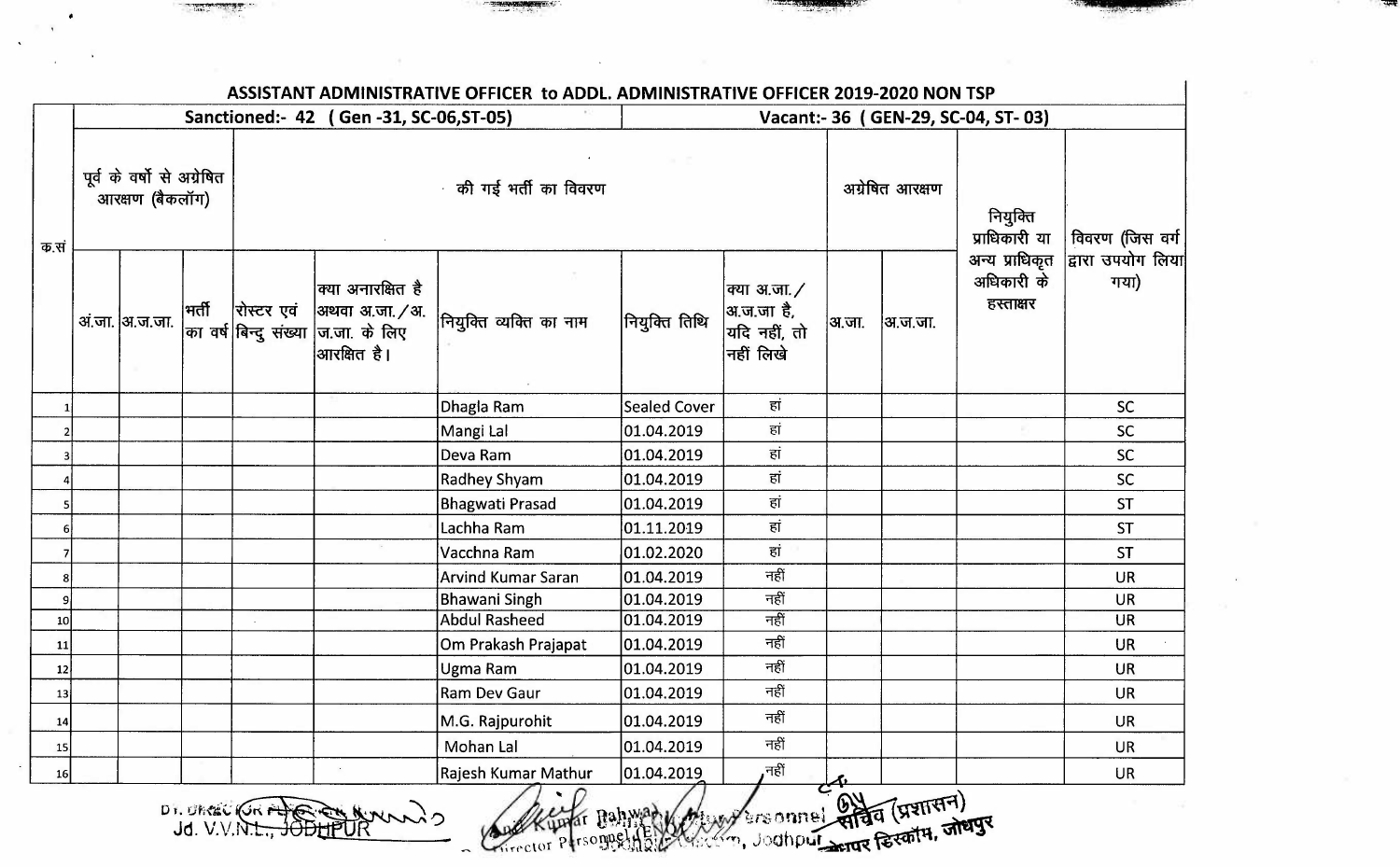| 17              | Subhash Chander          | 01.04.2019           | नहीं |  | <b>UR</b> |
|-----------------|--------------------------|----------------------|------|--|-----------|
| 18 <sup>1</sup> | Sohan Singh              | 01.04.2019           | नहीं |  | <b>UR</b> |
| 19              | Vashudeo Singh           | [01.04.2019]         | नहीं |  | <b>UR</b> |
| <b>20</b>       | Dinesh Pandiya           | 01.04.2019           | नहीं |  | <b>UR</b> |
| 21              | Tansukh Lal              | 01.04.2019           | नहीं |  | <b>UR</b> |
| 22              | Satya Pal Lamba          | 01.04.2019           | नहीं |  | <b>UR</b> |
| 23              | Shiv Kumar Vyas          | [01.04.2019]         | नहीं |  | <b>UR</b> |
| 24              | <b>Ram Shankar</b>       | 01.04.2019           | नहीं |  | <b>UR</b> |
| 25              | Satya Narayan Sharma     | 01.04.2019           | नहीं |  | <b>UR</b> |
| 26              | Chandra Mani             | 01.04.2019           | नहीं |  | <b>UR</b> |
| 27              | Vijay Kumar              | 01.04.2019           | नहीं |  | <b>UR</b> |
| 28              | <b>Sudhir Chand Vyas</b> | 01.04.2019           | नहीं |  | <b>UR</b> |
| 29              | Devendra Kumar           | 01.04.2019           | नहीं |  | <b>UR</b> |
| 30I             | Rameshwar Changani       | 01.06.2019           | नहीं |  | <b>UR</b> |
| 31              | <b>Babu Lal</b>          | 01.06.2019           | नहीं |  | <b>UR</b> |
| 32              | Laxmi Narayan            | 01.09.2019           | नहीं |  | <b>UR</b> |
| 33              | Govardhan Prajapat       | 01.10.2019           | नहीं |  | <b>UR</b> |
| 34              | Murli Manohar Peshwa     | $ 01.10.2019\rangle$ | नहीं |  | <b>UR</b> |
| 35              | Champa Lal               | 01.11.2019           | नहीं |  | <b>UR</b> |
| 36              | <b>Bhera Ram</b>         | 01.01.2020           | नहीं |  | <b>UR</b> |

 $C$ OF SIRECTOR PERSONNL (HUMAN AND TAIWA) mil

 $\mathbf{I}$ 

 $\dot{\mathbf{w}} = \mathbf{w}$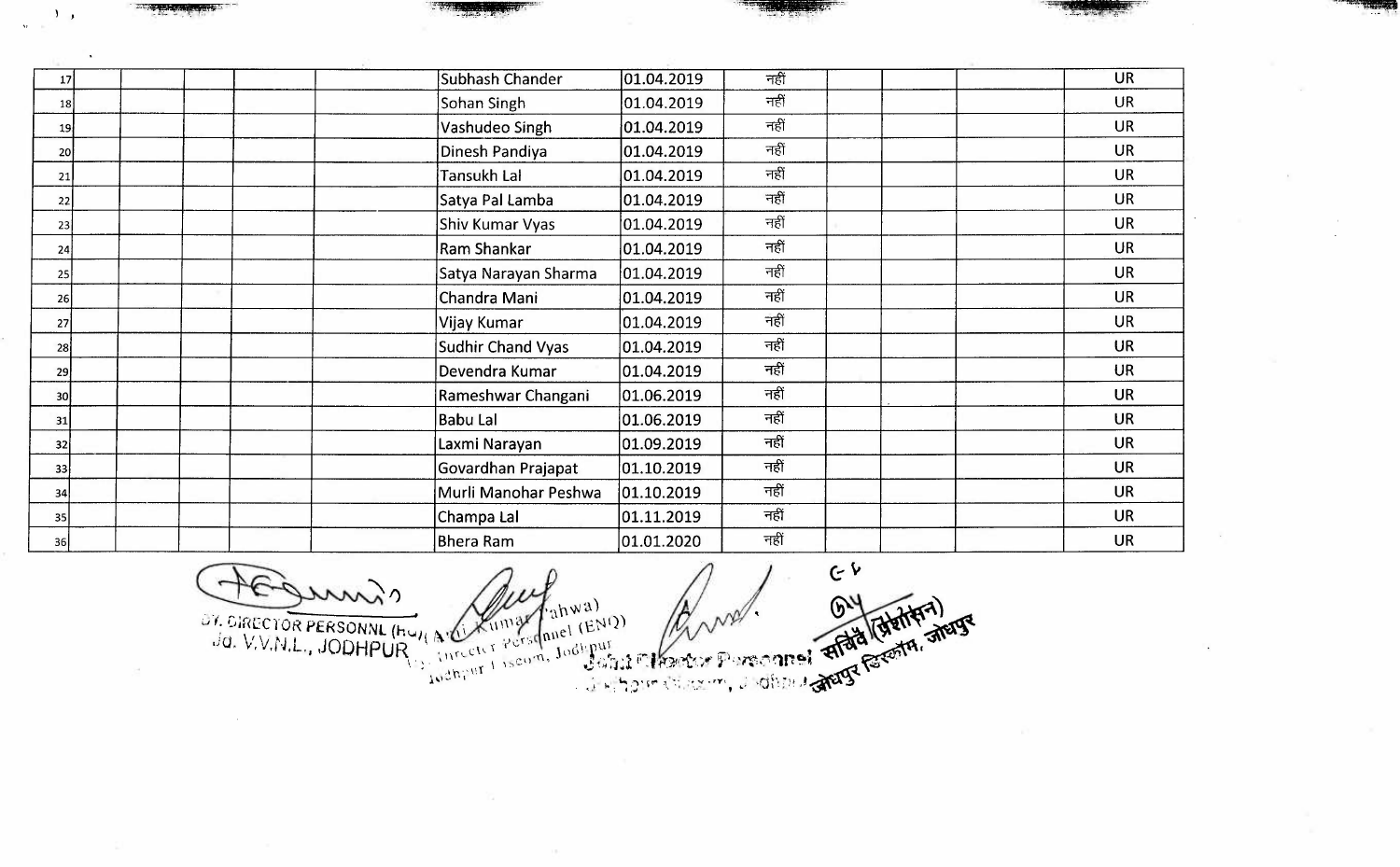|                 |                                               |                 |    |                                              | Sanctioned:- 41 (Gen-31, SC-06, ST-04) | Vacant:- 30 (GEN-25, SC-05, ST-00) |                                                                        |                           |                 |         |                                                                                                      |           |
|-----------------|-----------------------------------------------|-----------------|----|----------------------------------------------|----------------------------------------|------------------------------------|------------------------------------------------------------------------|---------------------------|-----------------|---------|------------------------------------------------------------------------------------------------------|-----------|
|                 | पूर्व के वर्षो से अग्रेषित<br>आरक्षण (बैकलॉग) |                 |    | की गई भर्ती का विवरण                         |                                        |                                    |                                                                        |                           | अग्रेषित आरक्षण |         |                                                                                                      |           |
| क.सं            |                                               | अं.जा.  अ.ज.जा. |    | ्  भर्ती का  <br> <br> वर्ष<br>बिन्दु संख्या | क्या अनारक्षित है<br> आरक्षित है।      | अथवा अ.जा./अ.  <br> ज.जा. के लिए   | नियुक्ति तिथि  अ.ज.जा है,  अ.जा.<br> मियुक्ति तिथि  यदि नहीं, तो अ.जा. | क्या अ.जा. /<br>नहीं लिखे |                 | अ.ज.जा. | नियुक्ति प्राधिकारी या   विवरण (जिस वर्ग<br>अन्य प्राधिकृत अधिकारी द्वारा उपयोग लिया<br>के हस्ताक्षर | गया)      |
|                 |                                               |                 |    |                                              |                                        | <b>Babu Lal</b>                    | 01.04.2020                                                             | हां                       |                 |         |                                                                                                      | <b>SC</b> |
|                 |                                               |                 |    |                                              |                                        | Shiv Lal                           | 01.04.2020                                                             | हां                       |                 |         |                                                                                                      | SC        |
|                 |                                               |                 | 81 |                                              |                                        | Narsingh Lal                       | 01.07.2020                                                             | हां                       |                 |         |                                                                                                      | <b>SC</b> |
|                 |                                               |                 |    |                                              |                                        | Sharvan Kumar                      | 01.07.2020                                                             | हां                       |                 |         |                                                                                                      | <b>SC</b> |
|                 |                                               |                 |    |                                              |                                        | Ramesh Kumar                       | 01.07.2020                                                             | हां                       |                 |         |                                                                                                      | <b>SC</b> |
|                 |                                               |                 |    |                                              |                                        | <b>Babu Lal</b>                    | 01.04.2020                                                             | नहीं                      |                 |         |                                                                                                      | <b>UR</b> |
|                 |                                               |                 |    |                                              |                                        | Hukma Ram                          | 01.04.2020                                                             | नहीं                      |                 |         |                                                                                                      | <b>UR</b> |
|                 |                                               |                 |    |                                              |                                        | Asha Ram Vyas                      | 01.04.2020                                                             | नहीं                      |                 |         |                                                                                                      | <b>UR</b> |
|                 |                                               |                 |    |                                              |                                        | Sheyo Ram                          | 01.04.2020                                                             | नहीं                      |                 |         |                                                                                                      | <b>UR</b> |
| 10 <sub>l</sub> |                                               |                 |    |                                              |                                        | Dwarka Pd.                         | 01.04.2020                                                             | नहीं                      |                 |         |                                                                                                      | <b>UR</b> |
| 11              |                                               |                 |    |                                              |                                        | <b>Trilok Chand</b>                | 01.04.2020                                                             | नहीं                      |                 |         |                                                                                                      | UR        |
| 12              |                                               |                 |    |                                              |                                        | Asha                               | 01.04.2020                                                             | नहीं                      |                 |         |                                                                                                      | <b>UR</b> |
| 13              |                                               |                 |    |                                              |                                        | Radhey Shyam                       | 01.04.2020                                                             | नहीं                      |                 |         |                                                                                                      | <b>UR</b> |
| 14              |                                               |                 |    |                                              |                                        | Sita Ram Mali                      | 01.04.2020                                                             | नहीं                      |                 |         |                                                                                                      | <b>UR</b> |
| 15              |                                               |                 |    |                                              |                                        | Sandeep Saran                      | 01.04.2020                                                             | नहीं                      |                 |         |                                                                                                      | <b>UR</b> |
| 16              |                                               |                 |    |                                              |                                        | Gagan Jasuja                       | 01.04.2020                                                             | नहीं                      |                 |         |                                                                                                      | <b>UR</b> |
| 17              |                                               |                 |    |                                              |                                        | Shivpal Singh Shekhawat 01.04.2020 |                                                                        | नहीं,                     |                 |         |                                                                                                      | <b>UR</b> |

**.** ' **!t,,** . **1** . **11,,t:,** ,, **,** , **~** N **\,.·** , Contra 10 ~,·.J, "· /, .• , , .•. *11,J* **u-** *1,,11 \.* 

 $\frac{3}{2}$ , i